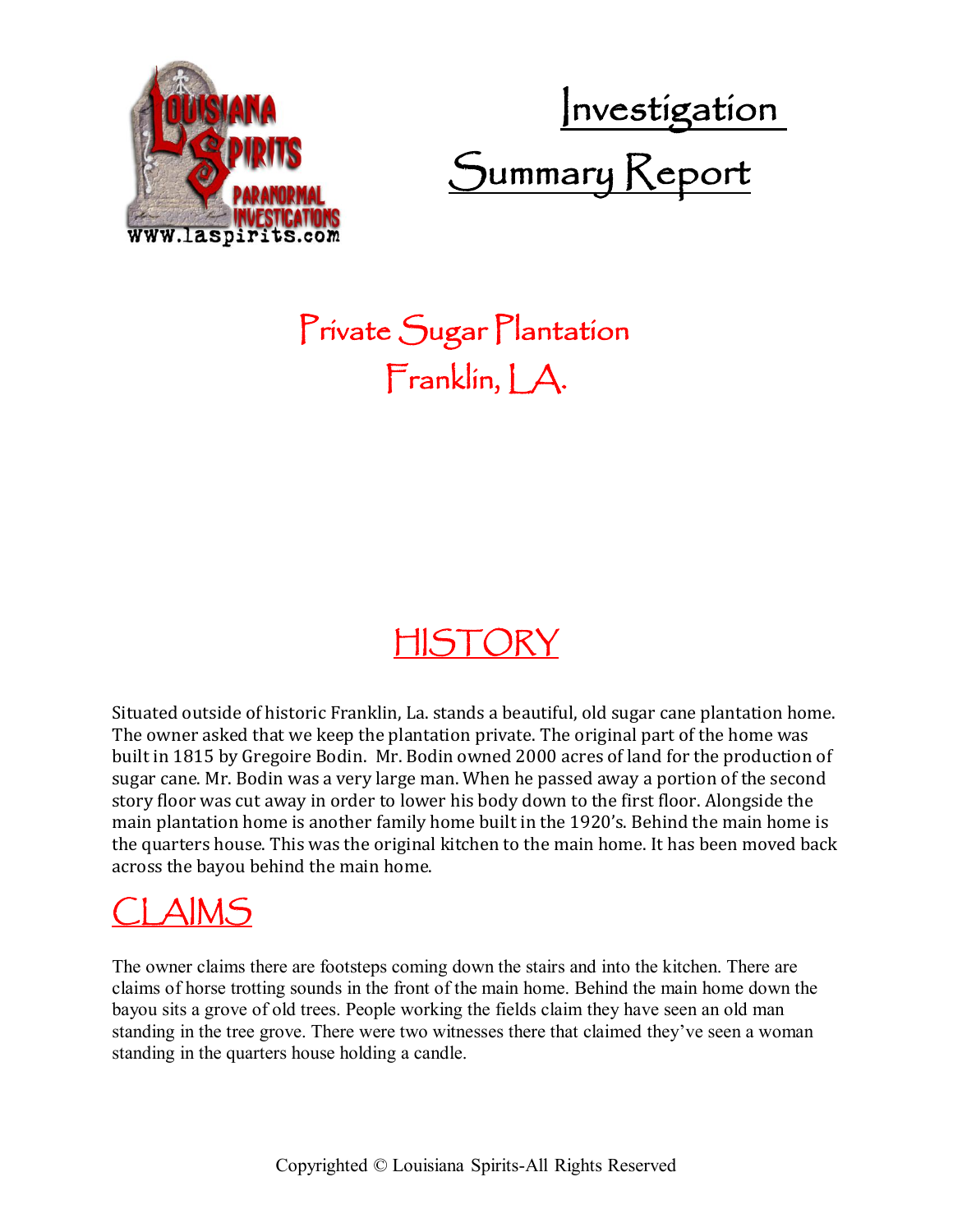# Investigators Reports & Evidence

Location: Outside of Franklin, La.

Date: August 8, 2020

Investigators: S.C. Group: Marci, Tricia, Chance, Kristi, Denise Southwest Group: Aaron, Nick, Eric Central Group in Training: Grady, Brianna

Equipment used: Several deer cameras, digital voice recorders, wireless video cameras, Rem pods, K 2 Meters, digital still camera, SLS cameras.

Before the team started base line our medium walked through all rooms in both homes, attics, quarters house, and yard around the homes. The medium then reported her findings to the group and owner. According to the owner and witnesses, the medium stated things that no one knew about the family and activity. The team then proceeded with our base line sweeps for EMF in all areas of both houses. While doing the walkthrough we also took pictures. After the walkthrough we proceeded to set up all equipment in all 3 locations. Then we went lights out for the investigation. My team stayed in the white house the entire night. Aaron and his team stayed in the main planation home and surrounding property for the night.

Several EVP sessions were done throughout the homes that evening. However, there were no EVP's to report in any locations. After reviewing the video and photos there was no evidence.

The team did have several personal experiences in the white home. Throughout the night several members could smell strong cigarette smoke in the main hallway of the white house. The rem pod in the back bedroom went off briefly 2 times. When Tricia checked it the second time the battery was drained. All of the team members in the white house saw a shadow in the doorway of the middle bedroom and pool table room. We also saw a greenish light that would appear in the kitchen area several times. All of us heard a squeaking noise that was similar to a cat toy sound. This happened several times throughout the night. Lastly, we heard a dripping sound in the main hallway. After hearing the noise, we checked all bathrooms, the floor in that area and the ceiling. We could not find any water in those locations.

Attached Files

EVP: Water dripping sound in the main hallway.